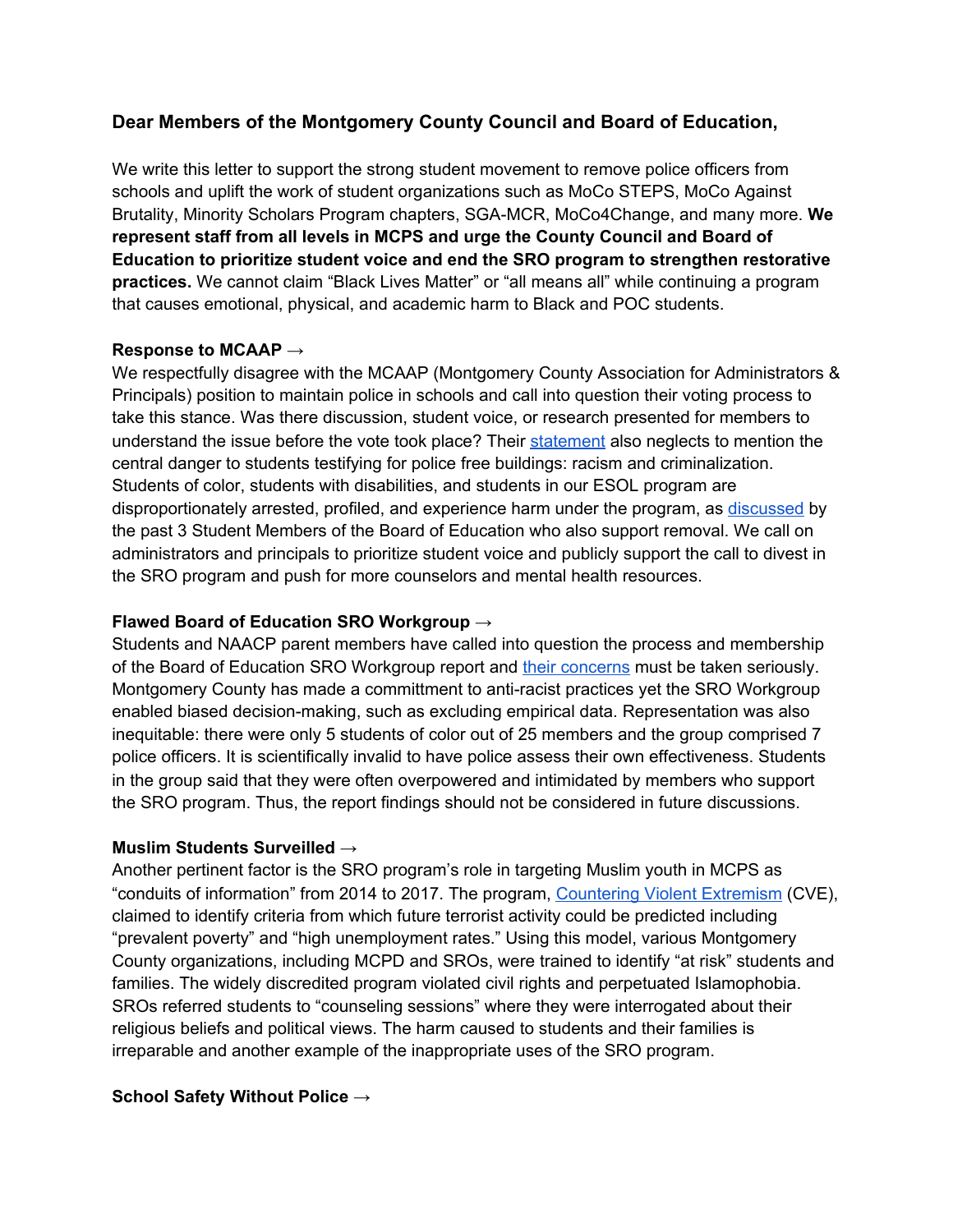What the Safe to Learn Act says is schools must provide a plan for "adequate local law enforcement coverage." This contradicts much commentary related to the act's stipulations. In fact, the law allows schools to create less harmful spaces, for example elementary and middle schools comply with the Safe to Learn Act without stationing police in buildings. Additionally, several districts such as Oakland, Denver, Minneapolis, Seattle, and even Toronto, CA which is larger than our district, have proven that removing SROs does not take away from safety measures in place at schools. SROs do not play a role in preventing school shootings as the reasons for gun violence relate to much deeper issues around toxic masculinity, white supremacy, and lack of strong gun regulations.

Research demonstrates the more police you have in schools, the more arrests take place ([Nance,](https://papers.ssrn.com/sol3/papers.cfm?abstract_id=2577333) 2016). Montgomery County's arrest rates are already double the national average. The rates only grow by placing police in schools. Moreover, police presence leads to escalation of minor situations and contradicts the restorative justice approach, which prioritizes repairing of harm over punishment. Numerous alternatives exist to protect and invest in our students. As MCPS staff, we commit to trauma-informed, healing-centered conflict resolution rather than allowing the criminal justice system to devastate our students and their families.

Thank you for your consideration,

#### **Signatories:** *(200+ on 3/01/21, names continue to be collected)*

Lauren Hurley, Teacher Neha Singhal, Teacher Nikki Woodward, Early Intervention Teacher Kofi Frempong, LTI Coordinator Tiferet Ani, MCPS Staff Lauren Moskowitz, Teacher Arely De Leon Barrientos, Teacher Leah B. Michaels, English Resource Teacher Valerie Coll, Teacher Michelle Alexander, Media Specialist and Restorative Justice Advisor Yonsoo Kang, Teacher Mary Hart, MCPS Staff Chad Wilson, Teacher Sarah Park, Teacher Sheila Rotkiewicz, Teacher Sarah Fillman, CAP Coordinator Katie Raviv, Teacher Jennifer Sieh, Teacher Morgan Patel, Teacher Java Robinson, Teacher Leader Anjali Wells, Teacher Danielle Neely, Teacher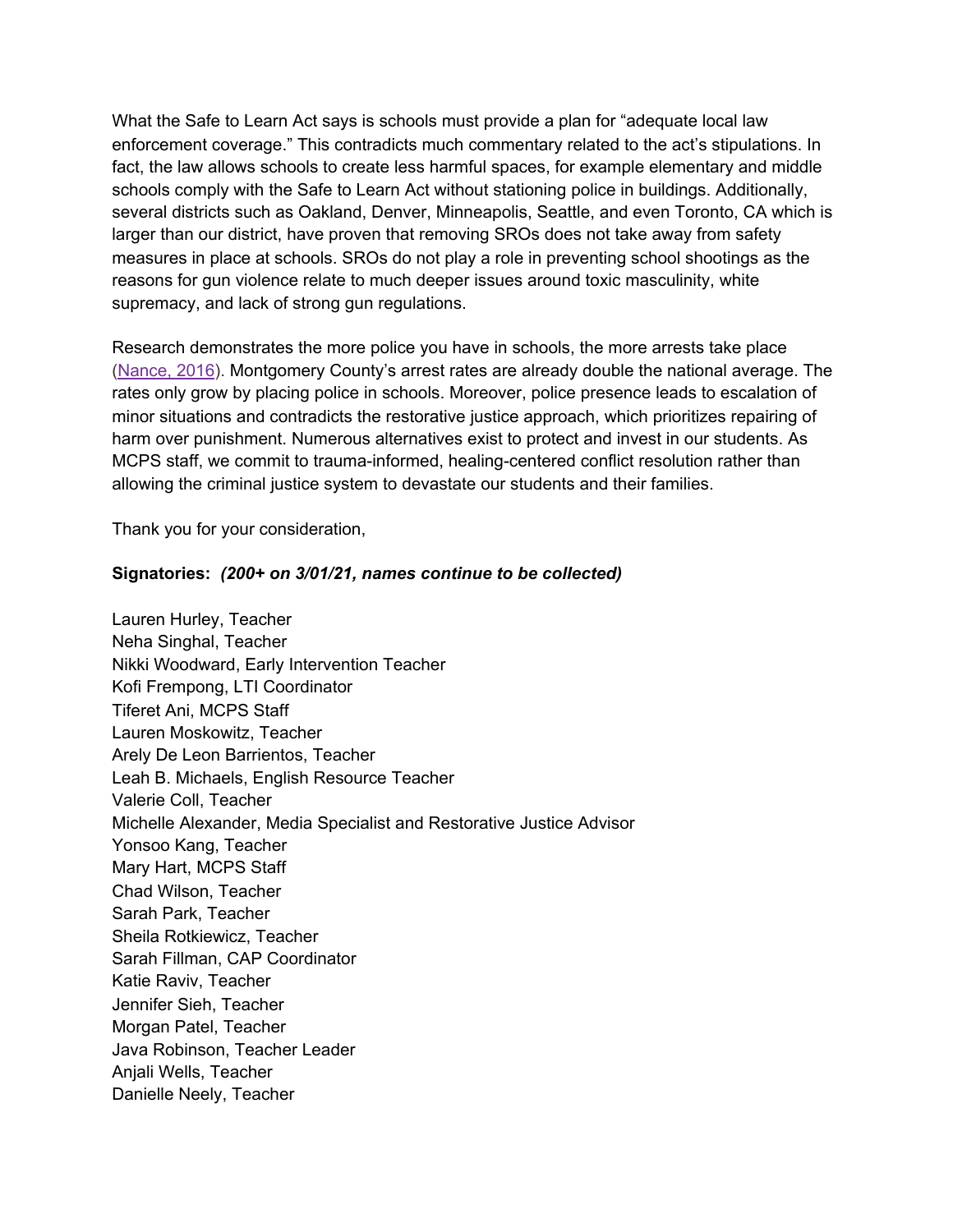Beth Hanak, Teacher Jody Gil, Teacher Michael Rothman, Teacher Danillya Wilson, Teacher Ben Israel, Teacher Kevin Shindel, Teacher Kenneth M. Smith, Teacher Sarah Forman, Teacher Porsche Vanderhorst, Administrator Margaret Briand, Teacher Julianne Foster Smoot, Teacher Rebecca Sutton, Administrator & Parent Heather Holmes, Teacher Dana Sturdivant, Teacher Kassandra Saravia, Teacher Katherine Rodgers, Teacher Jennifer Lloyd, Teacher Heather Yuhaniak, Learning & Achievement Specialist Norka Padilla, Instructional Specialist Mary A, Teacher Cianti Williams, Staff Development Teacher Sarah Fultz, Teacher Grace Lovelace Guishard, Teacher Margaret Cawood, Teacher Alissa Casey, Teacher Stacy Whipp, Early Intervention Teacher Asha Jackson, LAS Cindy Spoon, Teacher Janita Love, Learning and Achievement Specialist Charles Codling, Staff Development Teacher Laura M. Carter, Reading Specialist Dr. Sharon Carlton, Staff Development Teacher Shasha Lowe, Administrator Amanda Johnston, Teacher Morgan Penn, Teacher Margret Bower, Teacher Norah Ward, Teacher Sarah Parrish, Teacher Marya Hay, Teacher Jamie Lee-Oyedele, Teacher Daniel Grenier, Special Education Teacher Orchid Dargahi, Teacher Bonnie Peyer, Teacher Christina Splaine, Behavior Support Teacher, Elementary SESES Program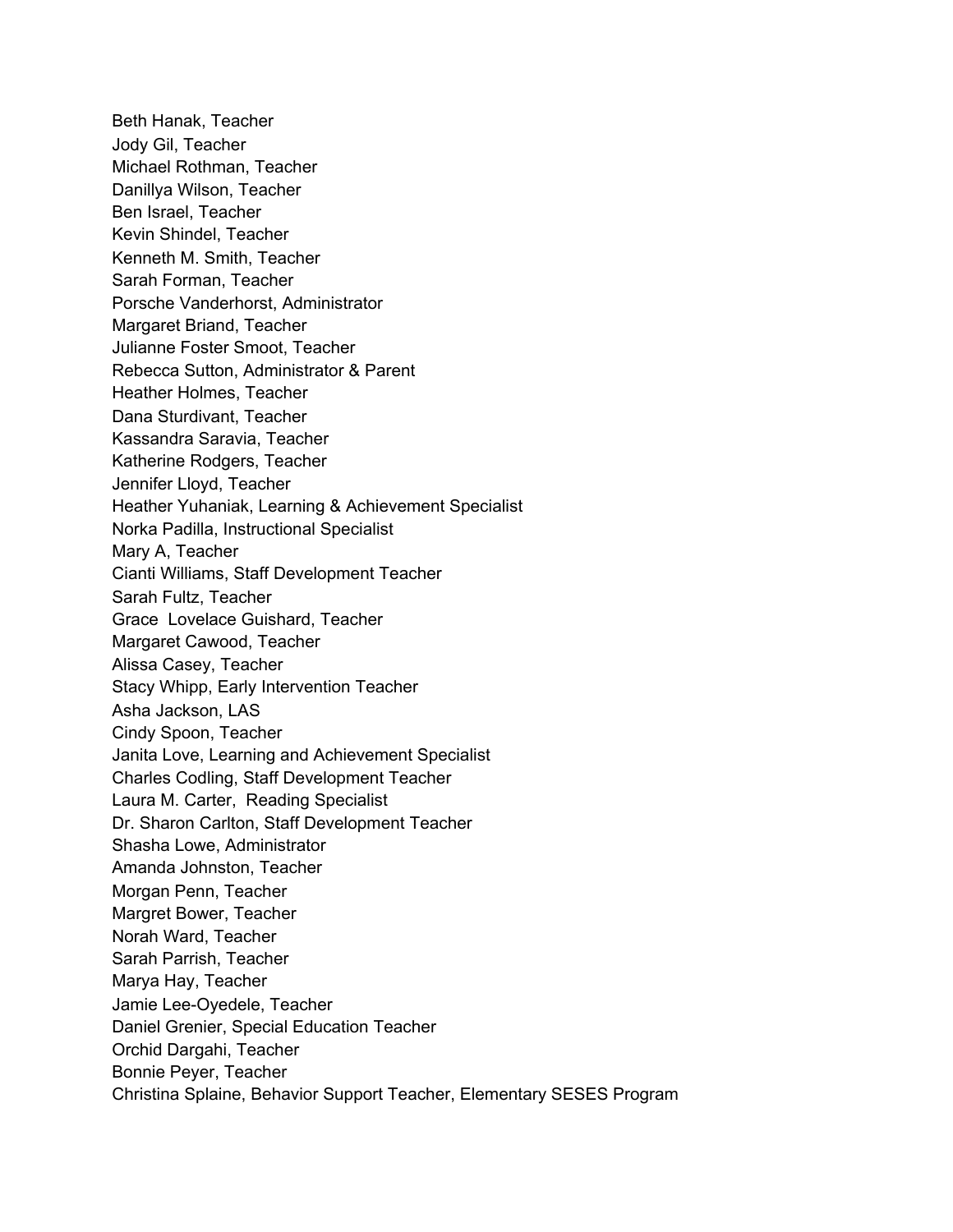Emily Thaler, Teacher Asewe Onyango, Content Specialist Amy Watkins, Teacher Stacy Tehrani, Teacher Jessica Speck, Teacher Daria Taylor, Teacher Danielle Bishop Chakravorty, Teacher Emily Dematatis, Teacher Brittney Kline, Teacher Carolyn Lane, Teacher Corinne Galanko, Teacher Susan Loftus, Teacher Claudia de León, Teacher Mary Kobelja, Teacher Heidi Mordhorst, Teacher Linda Loomis, Specialist Heather LaDuca, Teacher Susan Gordon, LAS Diane Hudson, Teacher Nancy Perry, Teacher Michele McNeal, Staff Shara Tipton, Teacher Linda Rigsby, MCPS Retiree Elyssa Mechairia, Teacher Rachel Burroughs, Media Specialist Teresa Brown, Teacher Maria Gusman, MCPS Jeffrey Mehr, Assistant Principal Cynthia Krauchi, Teacher Sommer Copley, Teacher Sandra Aviles, Former Counselor Lisa Hack, Media Specialist Dionne La Touche, Teacher, Team Leader, PBIS Coordinador Oliver Fajardo, Instructional Assessment Specialist Tracy Jeffcott, Media Specialist Aliya Krall, Teacher Cara Hissey, Counselor Kaela Goodwin, Teacher Latoya Hughes, Focus Teacher/PTD Coach Ariel, Teacher Rachel Scott, Teacher Nate Madden, Teacher Joshua L. Rubin, Teacher Lauren Deshler, Teacher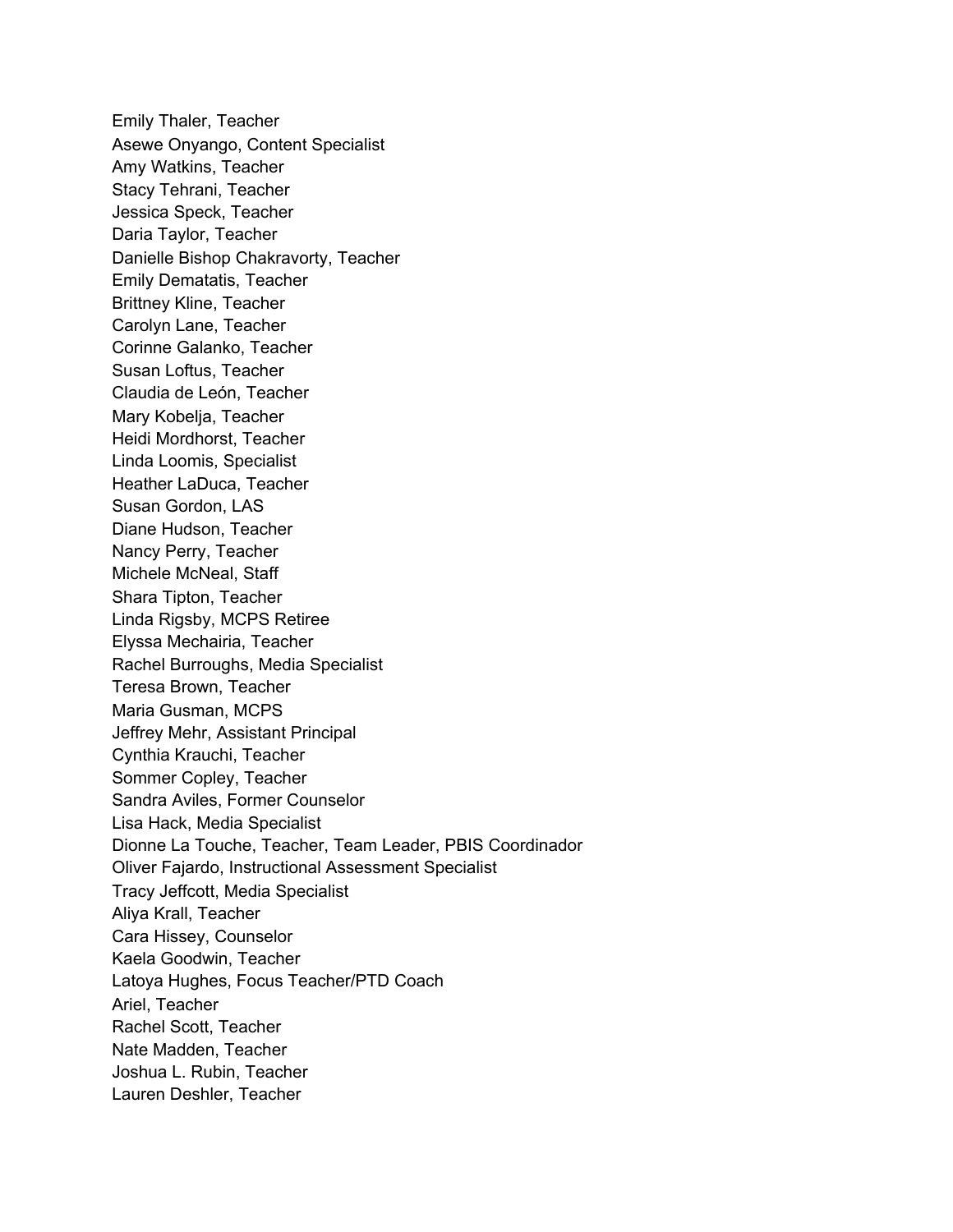Claudia A. Paiva, Teacher Christina Peters, Teacher Julie Stanley, Teacher Duane Smith, Pupil Personnel Worker Rosana Pagán, Teacher Deanna Kuhney, Equity Training Specialist and Parent Roseann Saah, Media Assistant Joyanna Priest, ECA Lori Dodson, Teacher Dani James, Teacher Ryan Acosta-Fox, Resource Teacher Dana Stevenson, Teacher Yael Astor, Instructional Specialist Zeynep Tokbay, Teacher Caitlin McGrogan, Teacher Heather Minneman, Teacher Michelle Ida Cohen, Teacher Susan Cottone, Teacher David Stein, Teacher Sarah Combs, MCPS Karen Kart, Teacher & Parent Chelsea Van Tassell, Teacher Ren Stone, Teacher Jennifer DeLorge McKeown, ESOL Resource Teacher Daman Harris, Principal Mary Carmen Memenza, Teacher John Howard, Teacher T. Buchanan, Teacher Kirsten Ellis, Media Specialist Sylvia Greenberg, Teacher & Parent Michelle Esema, Reading Specialist Cay Miller, Teacher Pamela G Dent, Teacher Lisa W. Yim, Teacher Norca Yarborough, ESOL Transition Counselors ReBecca Hughes, Resource Teacher Debra Tipton, Retired Staff Elisabeth Fisher, ETC Anna Pair Smith, Teacher Matthew D. Vaughn-Smith, Assistant Principal Patrícia Cerqueira Seidler, TWI Spanish Facilitator Sarah B Mahoney, Teacher Lora Sittinger, Paraeducator Asashia Martin, Instructional Specialist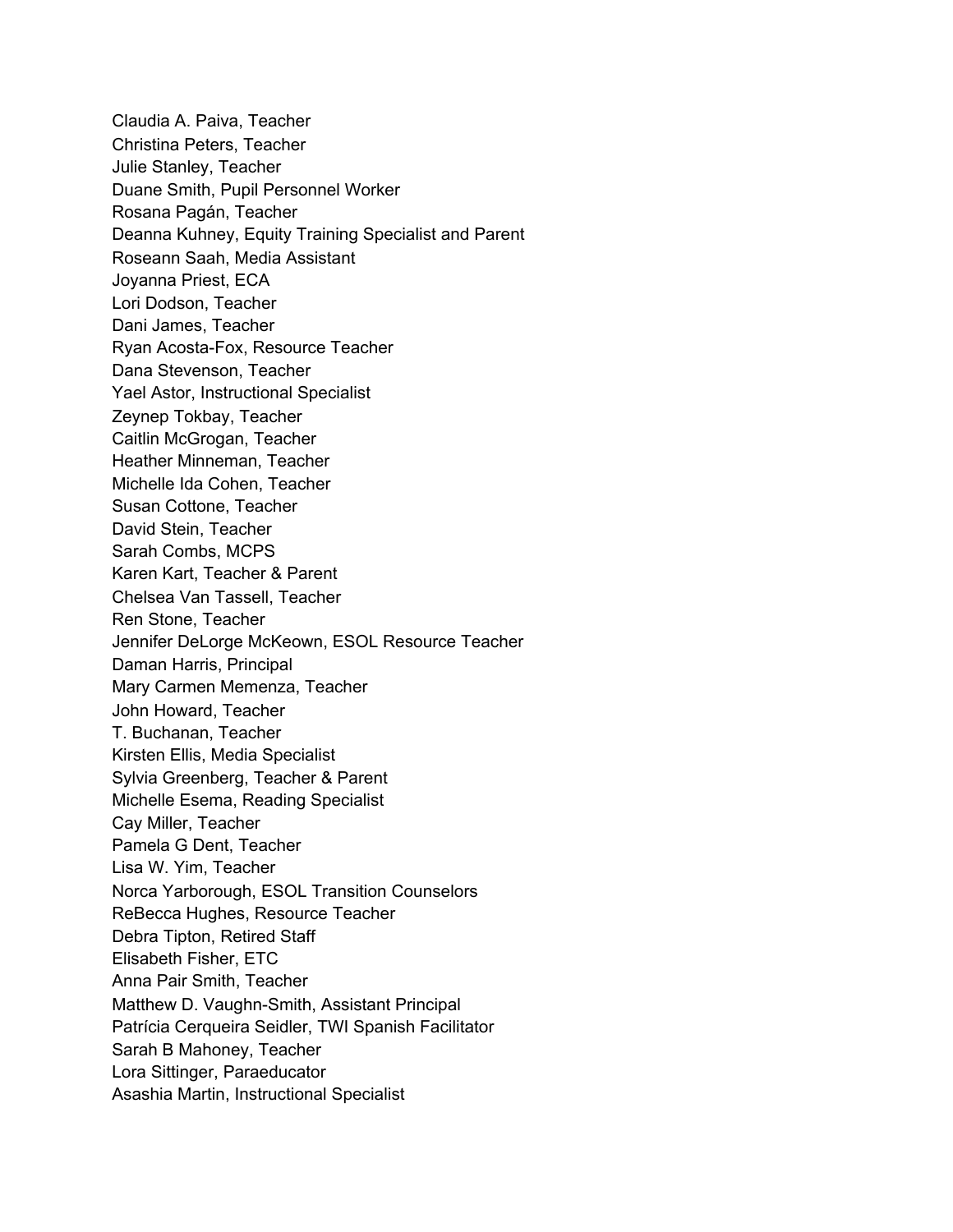Donna Whitney, Teacher Laura M Carter, M. Ed., K-5 Reading Specialist Melanie Zimmerman, Teacher Rachel Orgel, Instructional Specialist Alexandra Walsh, Teacher Christina Davidson, Teacher T. Ruth, Assistant Principal Cassandra Heifetz, Principal Nadya Briggs, Administrator Amy J Weaver, Teacher Kathleen Indart, Teacher Tonya Williams-Walker, Instructional Specialist Denise Fleet, Administrator & Parent Melaika Brown, Learning and Achievement Specialist Srelyne Harris, Administrator Manka Sharma, Staff Liz Soisson, Teacher Tamara Hewlett, TWI/ ESOL Coordinator Michelle L. Ronan, Staff Development Teacher Melissa Peroutseas, Teacher Donna Whitney, Teacher Debra Delavan, Teacher Rebekah L. Tolliver, Reading Specialist Hillary Riebman, Teacher Erin Lee, Teacher Yulisa Cruz, Teacher Amanda Ross, School Counselor Jayme O'Melia, Teacher Rachel Margulies, School Counselor Leah Walker, School Counselor Cinthea Neuheisel, Assistant Principal Cescely Hill, Teacher Hope Walker, Teacher Harman Kaur, School Psychologist Julia Guillen Williams, PPW Kimberly Truong, Teacher Nicole Giorgio, Teacher Mary Anne Gehrenbeck, Special Education Teacher Jessie Wendt, Teacher Colby Nagl, Teacher Nathan Feinberg, Special Education Paraeducator Zully Pineda, Special Education Paraeducator Rachel Dance, Math Content Coach Aracelly A. Gonzalez, Counseling Administrative Assistant